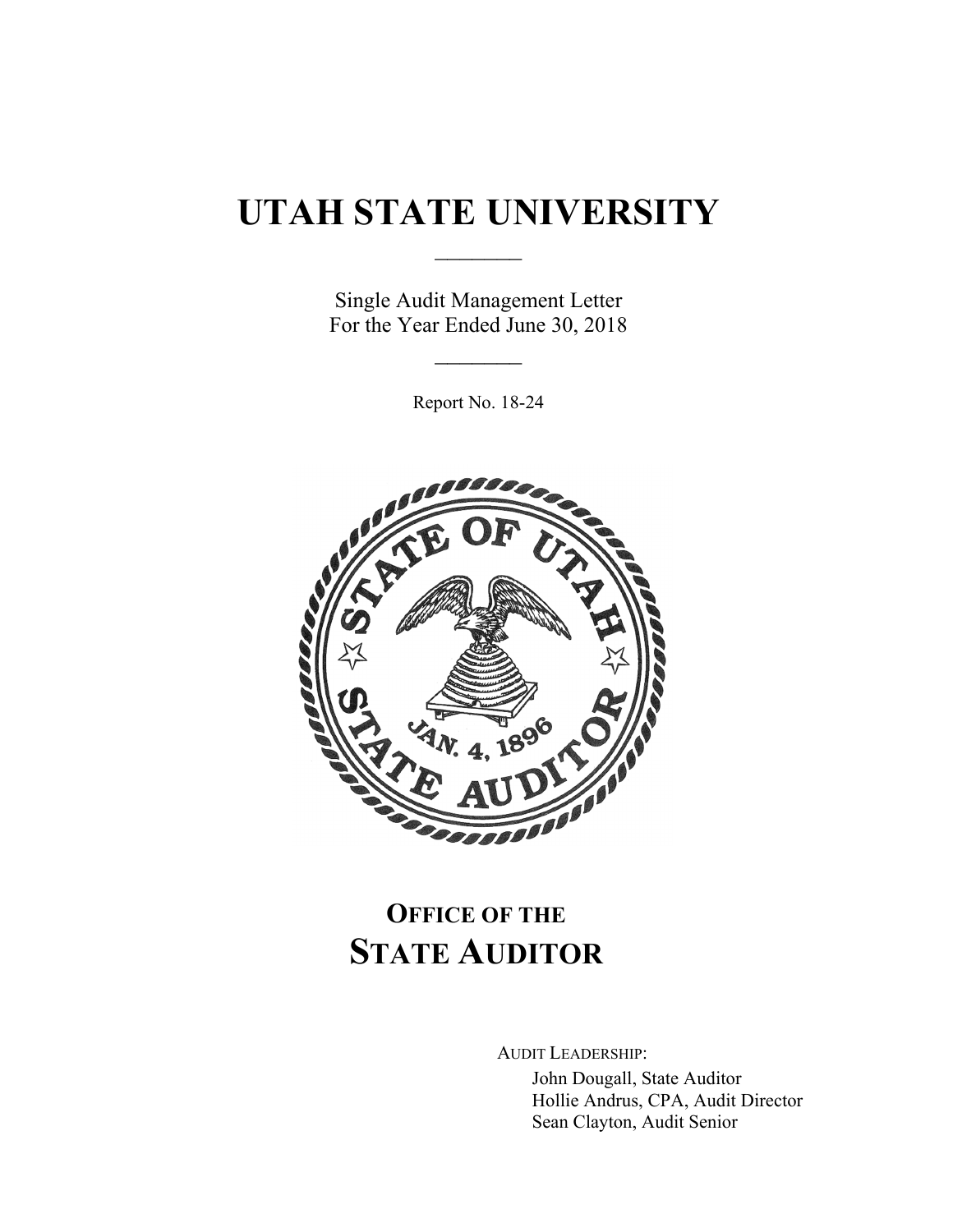### **UTAH STATE UNIVERSITY**  FOR THE YEAR ENDED JUNE 30, 2018

# TABLE OF CONTENTS

Page **Page** 

|                                      | <b>SINGLE AUDIT MANAGEMENT LETTER</b>                       |  |
|--------------------------------------|-------------------------------------------------------------|--|
| <b>FINDINGS AND RECOMMENDATIONS:</b> |                                                             |  |
|                                      | 1. Working Capital Reserves in Excess of Federal Guidelines |  |
|                                      | 2. Inadequate Internal Controls Over Indirect Cost Rates    |  |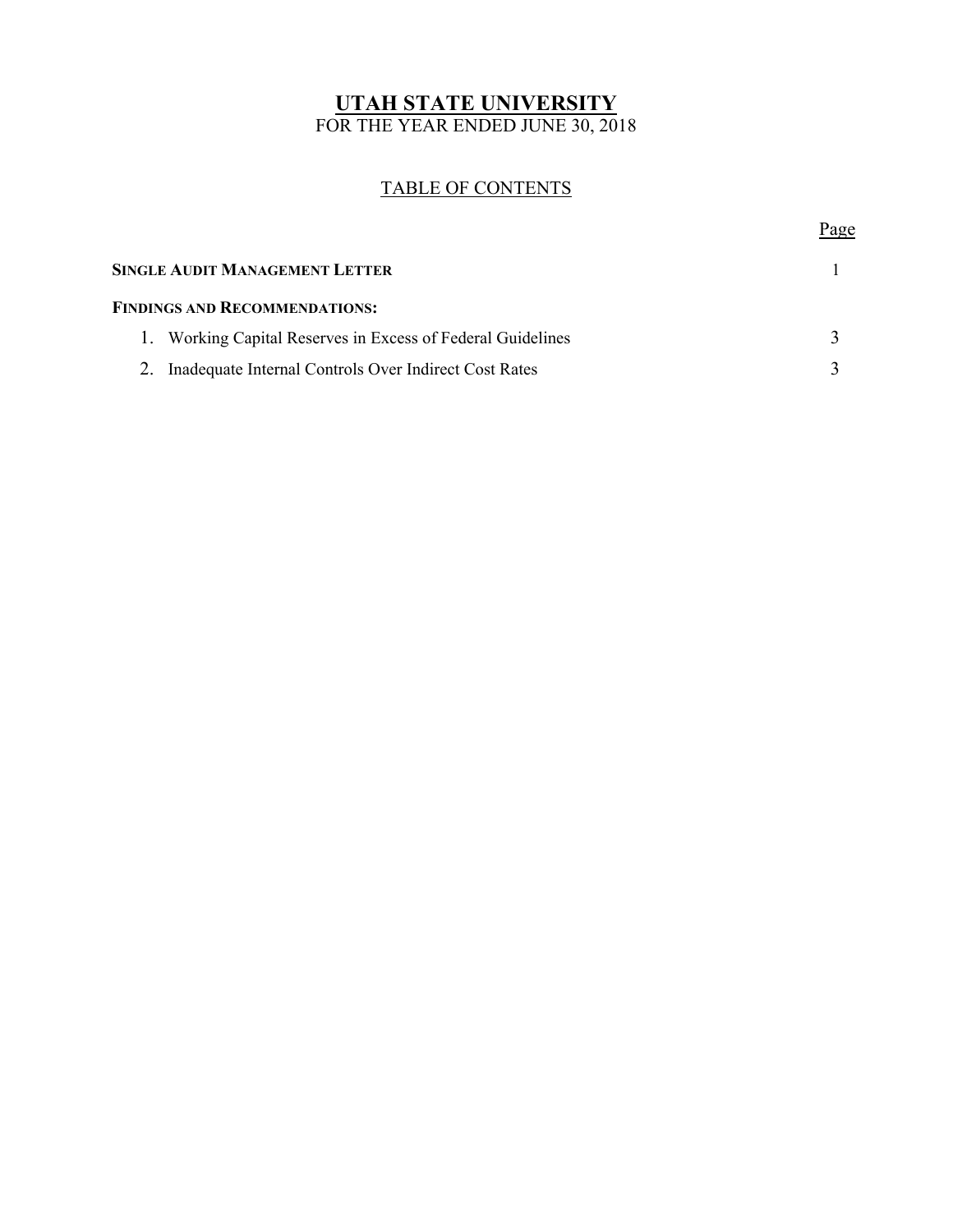

**OFFICE OF THE STATE AUDITOR**

# **SINGLE AUDIT MANAGEMENT LETTER**

December 11, 2018

To the Board of Trustees, Audit Committee and Noelle E. Cockett, President Utah State University

This management letter is issued as a result of Utah State University's (the University's) portion of the statewide single audit for the year ended June 30, 2018. Our final report on compliance and internal control over compliance issued to meet the reporting requirements of Title 2 U.S. *Code of Federal Regulations* (CFR) Part 200, *Uniform Administrative Requirements, Cost Principles, and Audit Requirements for Federal Awards* (Uniform Guidance) is issued under separate cover.

In planning and performing our statewide compliance audit of the Research & Development Cluster of programs, we considered the University's compliance with the applicable types of compliance requirements as described in the *OMB Compliance Supplement* for the year ended June 30, 2018. We also considered the University's internal control over compliance with the types of requirements described above that could have a direct and material effect on the programs tested in order to determine the auditing procedures that were appropriate in the circumstances for the purpose of expressing an opinion on compliance and to test and report on internal control over compliance in accordance with the Uniform Guidance, but not for the purpose of expressing an opinion on the effectiveness of internal control over compliance. Accordingly, we do not express an opinion on the effectiveness of the University's internal control over compliance.

A *deficiency in internal control over compliance* exists when the design or operation of a control over compliance does not allow management or employees, in the normal course of performing their assigned functions, to prevent or to detect and correct on a timely basis noncompliance with a type of compliance requirement of a federal program. A *material weakness in internal control over compliance* is a deficiency, or a combination of deficiencies, in internal control over compliance, such that there is a reasonable possibility that material noncompliance with a type of compliance requirement of a federal program will not be prevented, or detected and corrected on a timely basis. A *significant deficiency in internal control over compliance* is a deficiency, or a combination of deficiencies, in internal control over compliance that is less severe than a material weakness, yet important enough to merit attention by those charged with governance.

Our consideration of internal control over compliance was for the limited purposes described in the second paragraph and was not designed to identify all deficiencies in internal control over compliance that might be material weaknesses or significant deficiencies and therefore, material weaknesses or significant deficiencies may exist that were not identified.

Given these limitations, we did not identify any deficiencies in the University's internal control that we consider to be material weaknesses.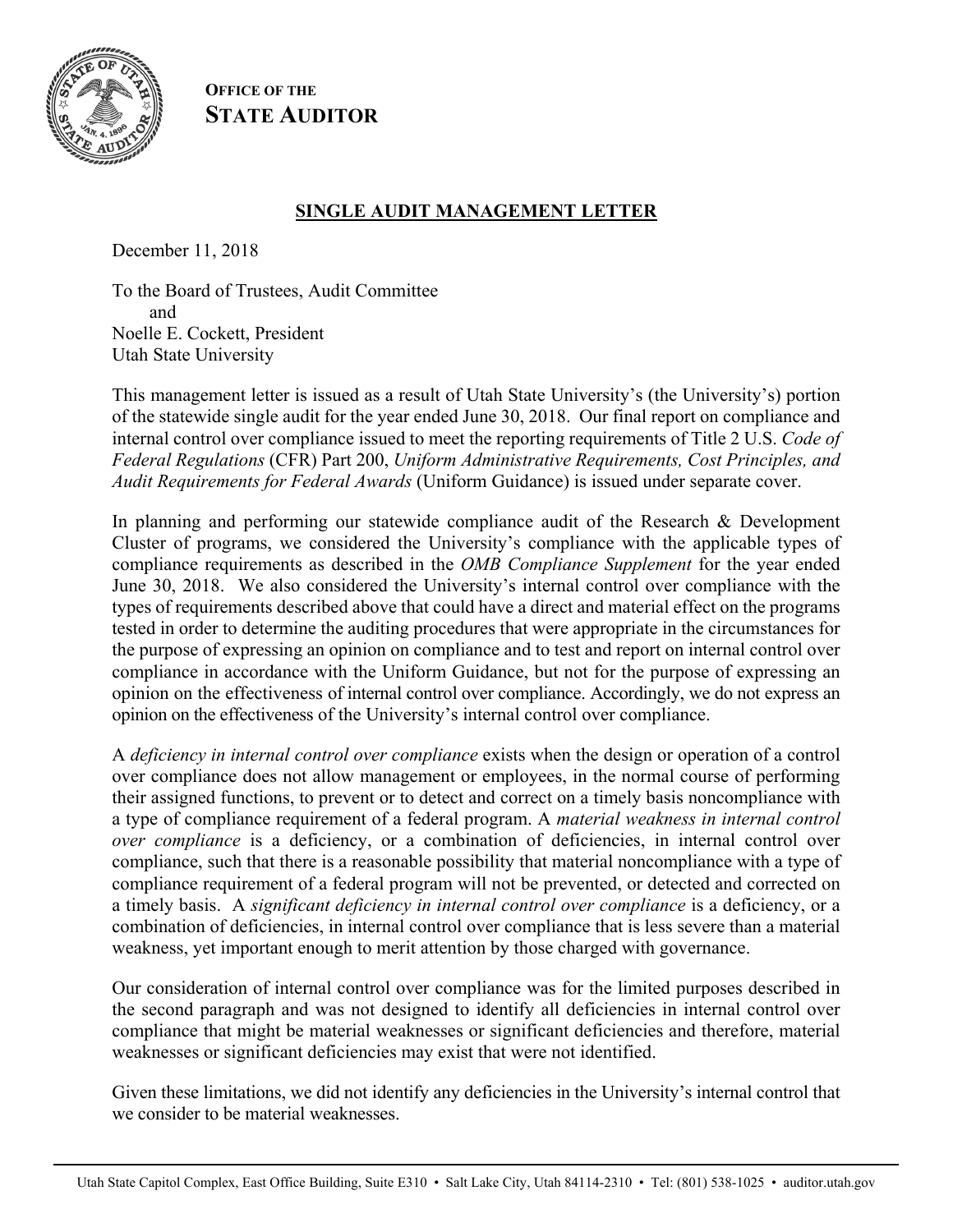We identified an instance of noncompliance which we are required to report under Uniform Guidance. This matter is described in the accompanying schedule of findings and recommendations as Finding Number 1.

During our audit, we also became aware of a deficiency in internal control that is reported as an opportunity for strengthening internal controls and operating efficiencies. This other finding is also included in the accompanying schedule of findings and recommendations as Finding Number 2.

The University's written responses to and Corrective Action Plans for the findings identified in our audit were not subjected to the audit procedures applied in our audit and, accordingly, we express no opinion on them.

The purpose of this communication is solely to describe the scope of our testing of internal control over compliance and the results of that testing. Accordingly, this communication is not suitable for any other purpose.

We appreciate the courtesy and assistance extended to us by University personnel during the course of our audit, and we look forward to a continuing professional relationship. If you have any questions, please contact me.

Sincerely,

Collece Andrews

Hollie Andrus, CPA Audit Director 801-808-0467 handrus@utah.gov

cc: David T. Cowley, Vice President for Business and Finance Dan Christensen, Controller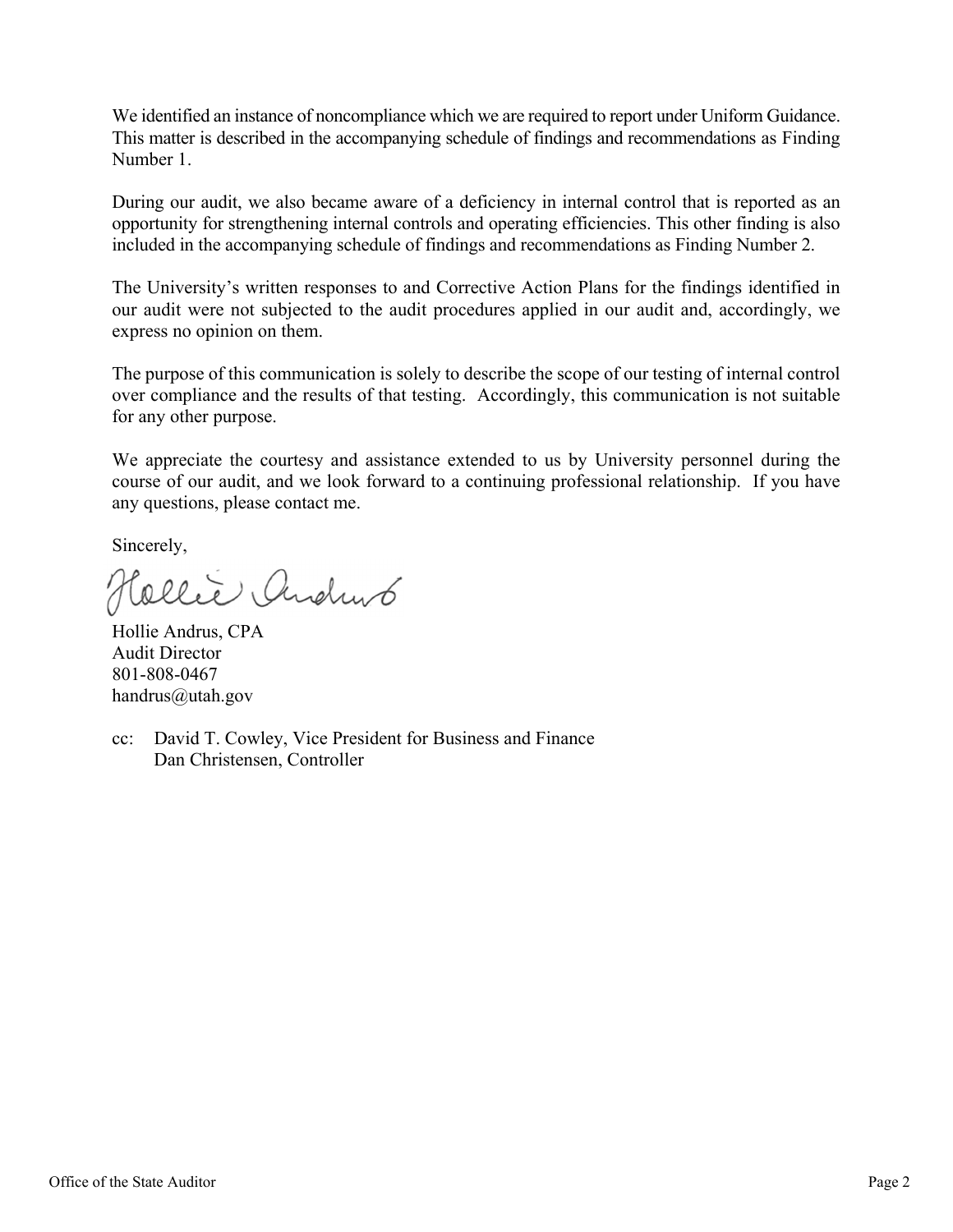#### **1. WORKING CAPITAL RESERVES IN EXCESS OF FEDERAL GUIDELINES**

Federal Agency: **Various**  CFDA Numbers and Titles: **Various**  Federal Award Numbers: **Various** Questioned Costs: N/A Pass-through Entity: N/A Prior Year Single Audit Report Finding Number: N/A

At June 30, 2018, Utah State University (University) held working capital reserves in excess of federal guidelines in its Facilities Maintenance Fund. Uniform Guidance (2 CFR part 200) generally allows a working capital reserve as part of retained earnings of up to 60 days cash expenses for normal operating purposes in each internal service fund. As of June 30, 2018, the University had an excess of working capital reserves of 35 days, amounting to \$532,247. The excess reserves are due to an error of expenses being charged to the Brigham City building Facilities Maintenance (FM) index instead of the FM service center. Excess reserves could result in a federal liability since federal programs share an interest in the reserves.

#### **Recommendation:**

#### **We recommend that the University reduce excess working capital reserves to comply with federal guidelines.**

#### *University's Response:*

*Utah State University requires service centers to liquidate working capital reserve surplus/deficit balances into future year rate calculations. This internal control procedure resolves any over/under billings during the next rate cycle as required by the federal government.* 

#### *Corrective Action Plan:*

*Regarding the accounting error in the Facilities Maintenance service center: the error was discovered during the calculation of the FY19 rate and corrected via a journal entry. The correction of the accounting error will be included in the FY18 Facilities and Administration incurred cost settlement negotiated with the federal government, thereby eliminating any potential federal liability associated with the accounting error.* 

*Contact Person: Gina Hooten, Financial Analysis Manager, 435-797-1072 Anticipated Correction Date: June 30, 2019* 

### **2. INADEQUATE INTERNAL CONTROLS OVER INDIRECT COST RATES**

The University used an incorrect indirect cost rate for Grant 100690 Fund 121515. When the University set up the grant in its general ledger, it entered a Facilities and Administrative (F&A) Rate of 41.60% instead of the appropriate 43.11% rate. The error was corrected in April